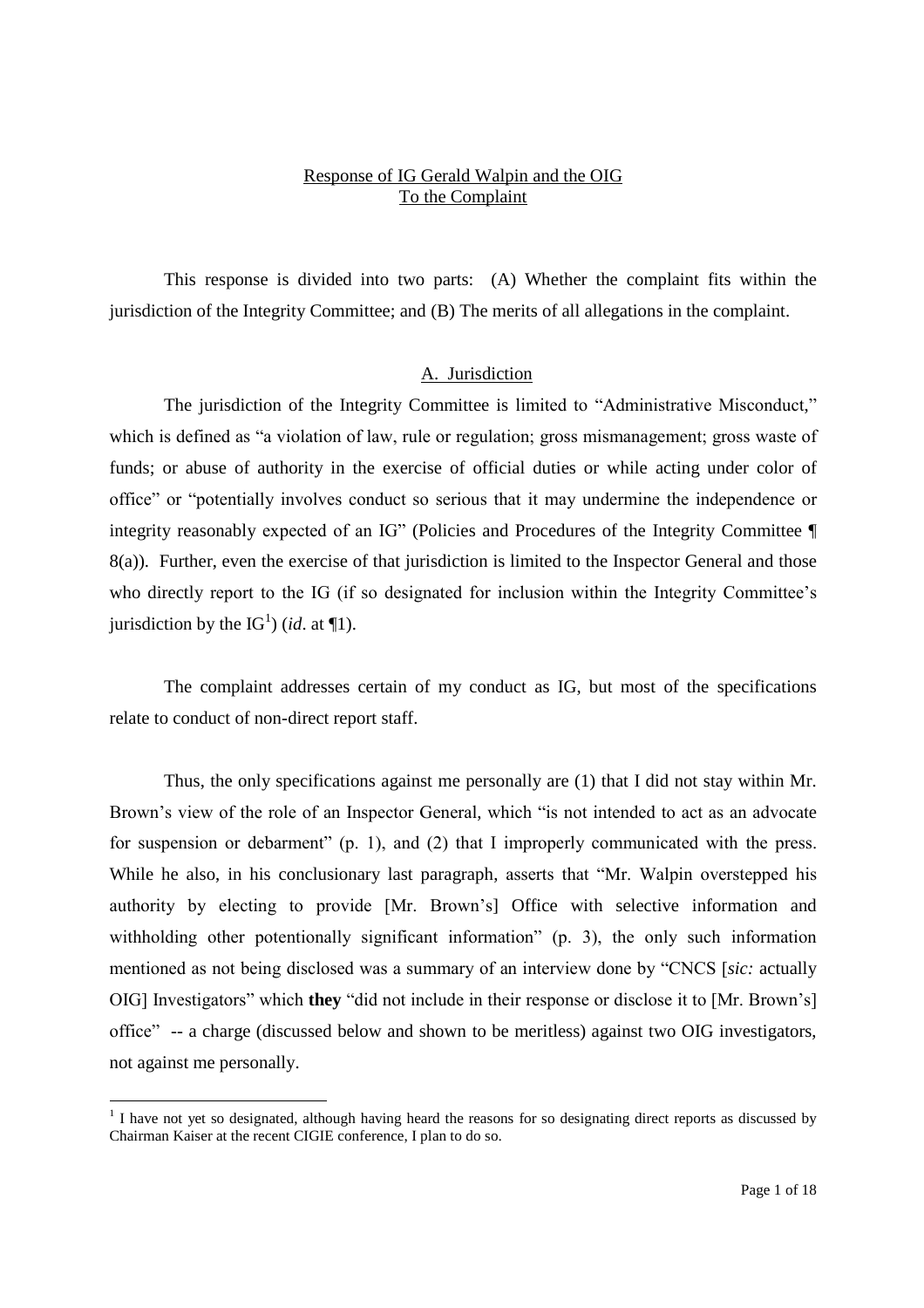Neither of these specifications falls within the Integrity Committee's jurisdiction, and, thus, both should be promptly dismissed.

Paragraph 8(c) of the Policies and Procedures of the Integrity Committee authorizes prompt closure of a case, where the Integrity Committee determines that "the allegation does not meet the threshold [jurisdiction] standard, is frivolous, is not supported by meaningful documentation, concerns a matter within an IG's discretion to investigate, or otherwise lacks potential merit." I have already shown that the allegations do not meet the threshold jurisdiction requirements. I will now show, in this discussion of the merits, that the complaint fails all of these standards concerning the merits of the complaint.

## B. Merits of the Complaint

The complaint contains the following subjects in its specifications: (i) the IG overstepped his limited authority; (ii) OIG's use of the suspension sanction; (iii) OIG investigators' withholding information from the U.S. Attorney's Office; (iv) IG's and OIG staff's communication with the Press; and  $(v)$  OIG's opposition to the settlement agreement.

# (i) Allegation IG Overstepped Limited Authority

I do not question Mr. Brown's initial description  $(p, 1)$  that the IG "is to conduct an unbiased investigation, and then," if the IG so decides, "forward that investigation to" a United States Attorney's office which would have decisional authority on "whether the facts warrant a criminal prosecution, civil suit or declination." Aside from that almost axiomatic statement, Mr. Brown's view that an IG has no further role in the process is simply wrong.

First, neither I nor my investigative staff refer the results of every investigation -- all of which are conducted in an unbiased professional manner -- to a United States Attorney's office; our referrals are only of those matters which we believe establish wrongdoing warranting criminal and/or civil prosecution. And when we make such referrals, we explain to the United States Attorney, as clearly as we can, why we believe the facts call for criminal (and/or civil) prosecution if we so believe. This is particularly necessary in the context of grant fraud, as involved here, as distinguished from contract fraud, with which most U.S. Attorney offices are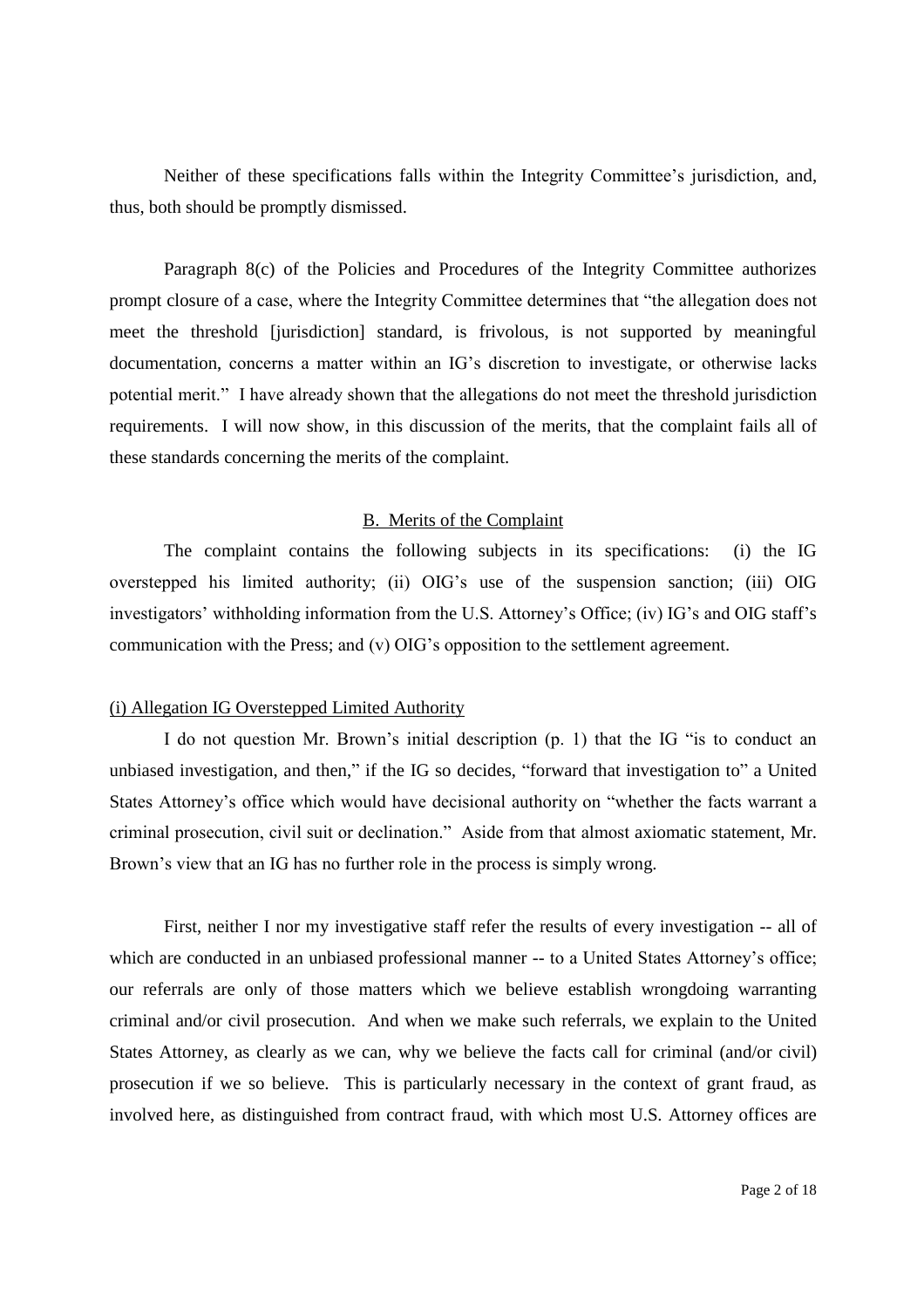more familiar. For that reason, in my referral letter, I discussed that difference, and quoted one of Mr. Brown's ultimate supervisors, the Deputy Attorney General, in emphasizing the importance of prosecuting "grant fraud," and the Deputy Attorney-General's support of "an energized and empowered IG community working in tandem with . . . Federal prosecutors"to achieve that end. That is exactly what this OIG tried to do here, but could not obtain Mr. Brown's in tandem cooperation -- only his opposition after media and political pressure was exerted.

I am informed that it has been the custom in my office, before I commenced as IG, to send a referral with such a covering letter. Aside from personally communicating the seriousness of the OIG's decision to make the referral, it serves as an Executive Summary of the referral, which here was 33 pages long. Most United States Attorney's offices to which I have forwarded referrals with such an "executive summary" cover letter, always containing my explanation of why I believed the conduct warranted prosecutorial action, have expressed appreciation for such explanations and summaries. Indeed, when I, together with Supervisory Special Agent ("SSA") Morales and Special Agent Wingers, met with Mr. Brown and several of his fellow Assistant U.S. Attorneys, on August 25, 2008, they complimented us on our referral and the personal interest we took in it by traveling to California to meet with them.

Mr. Brown's view that an IG has no further role, or even voice, in the OIG referral is contrary to the responsibility imposed on IGs by Congress. The Senate Report, explaining the purpose of the Inspector General Act of 1978, specifies that the IG has the duty to "[a]ssume a **leadership role** in any and all activities which he deems useful to promote economy and efficiency in the administration of programs and operations or prevent and detect . . .waste in such programs and operations." S. Rep. No. 95-1071, at 27 (1978), *reprinted in* 1978 U.S.C.C.A.N. 2676, 2702 (emphasis added).

Mr. Brown's misunderstanding of the proper role of the IG is further shown in his assertion that the IG is the "investigative arm of the CNCS Agency." The IG is statutorily made independent of the CNCS Agency, with responsibility to oversee and criticize what CNCS is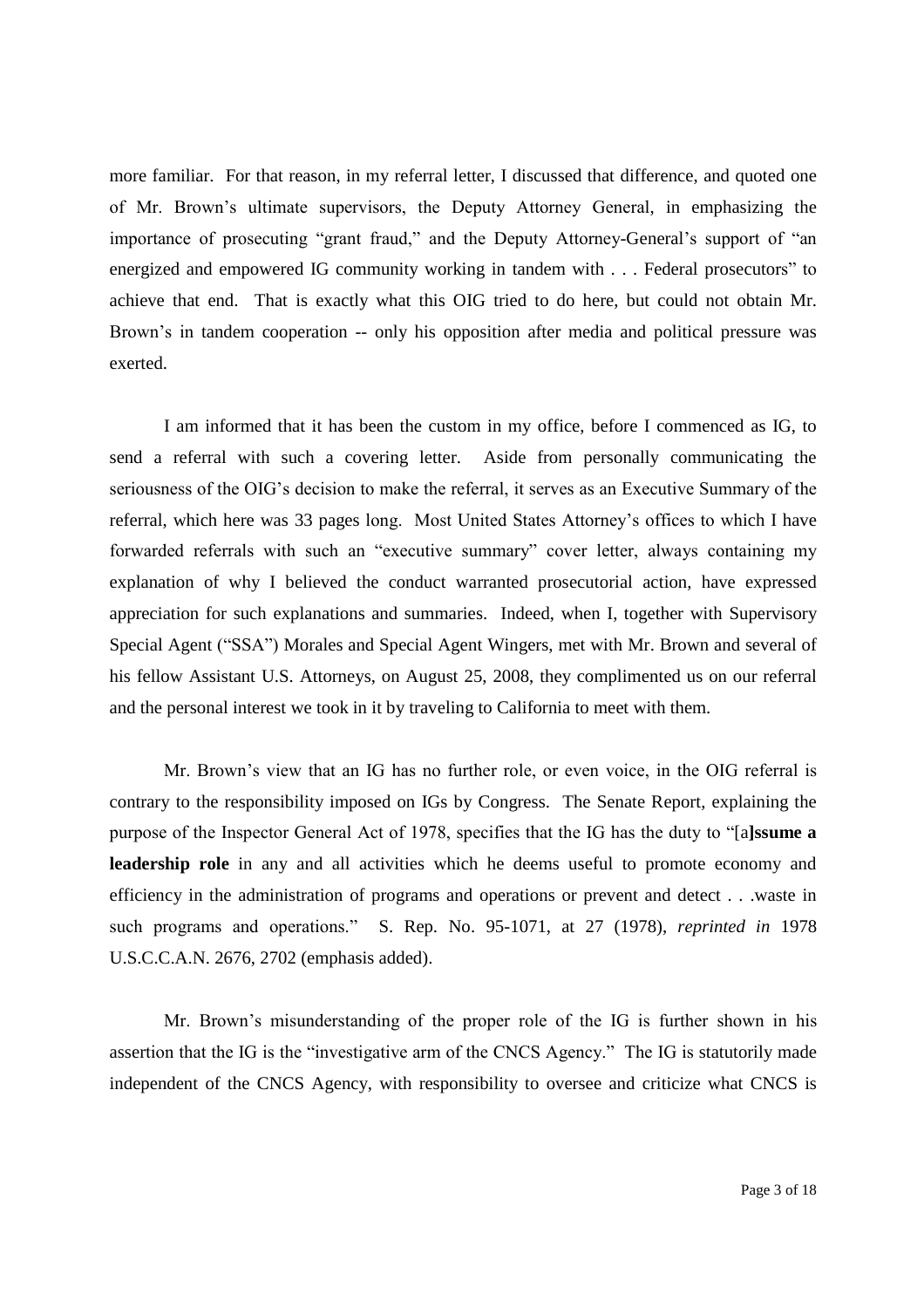doing if the IG believes that the agency is thereby wasting Federal funds -- including the waste of the right to recovery Federal funds from a grantee that misused Federal funds granted to it.

# (ii) The Suspension Referral

Mr. Brown makes several complaints relating to OIG's role in the suspension procedures: (a) the IG should not "act as an advocate for suspension or debarment" (p. 1), but the IG "apparently advocated to have St. HOPE, Johnson and Gonzalez immediately placed on a list of parties suspended from receiving federal funds" (p. 2); (b) Mr. Brown "learned" of the IG's advocacy for suspension "through Sacramento Bee [local newspaper] articles quoting extensively from a *press release issued* by Mr. Walpin's office" (*id.*; emphasis in original); and (c) it was "extremely questionable for Mr. Walpin to issue a press release." I now discuss each of these "complaints" as they relate to the suspension.

# (a) IG's Advocacy for Suspension

Mr. Brown provides no basis on which he says he obtained the understanding that the IG "is not intended to act as an advocate for suspension or debarment." The Suspension and Debarment procedure exists to protect all Federal funds by denying new funds to an individual or entity who/which has shown by uncovered facts not to be trustworthy or responsible in the prior use of Federal funds. These facts ordinarily do not become apparent through magic; rather, most often such irresponsibility is uncovered by an OIG or other investigative agency. For the Suspension and Debarment procedure to work to protect Federal funds, the investigative agency, upon determining that the facts it uncovered warrant suspension, must make a recommendation of suspension to the agency's Suspension and Debarment official. That is exactly what OIG did here.

The procedure used, as is my understanding from conferences, programs and conversations with other IGs, is followed by OIGs generally, and requires the OIG's recommendation (*i.e.,* advocacy) for suspension, presentation of all relevant facts, and an explanation of why these facts warrant suspension. That is what OIG did here. Significantly, neither the Suspension and Debarment Official who received my "advocacy" of suspension, nor the Corporation General Counsel, to whom we provided a copy of that "advocacy," ever objected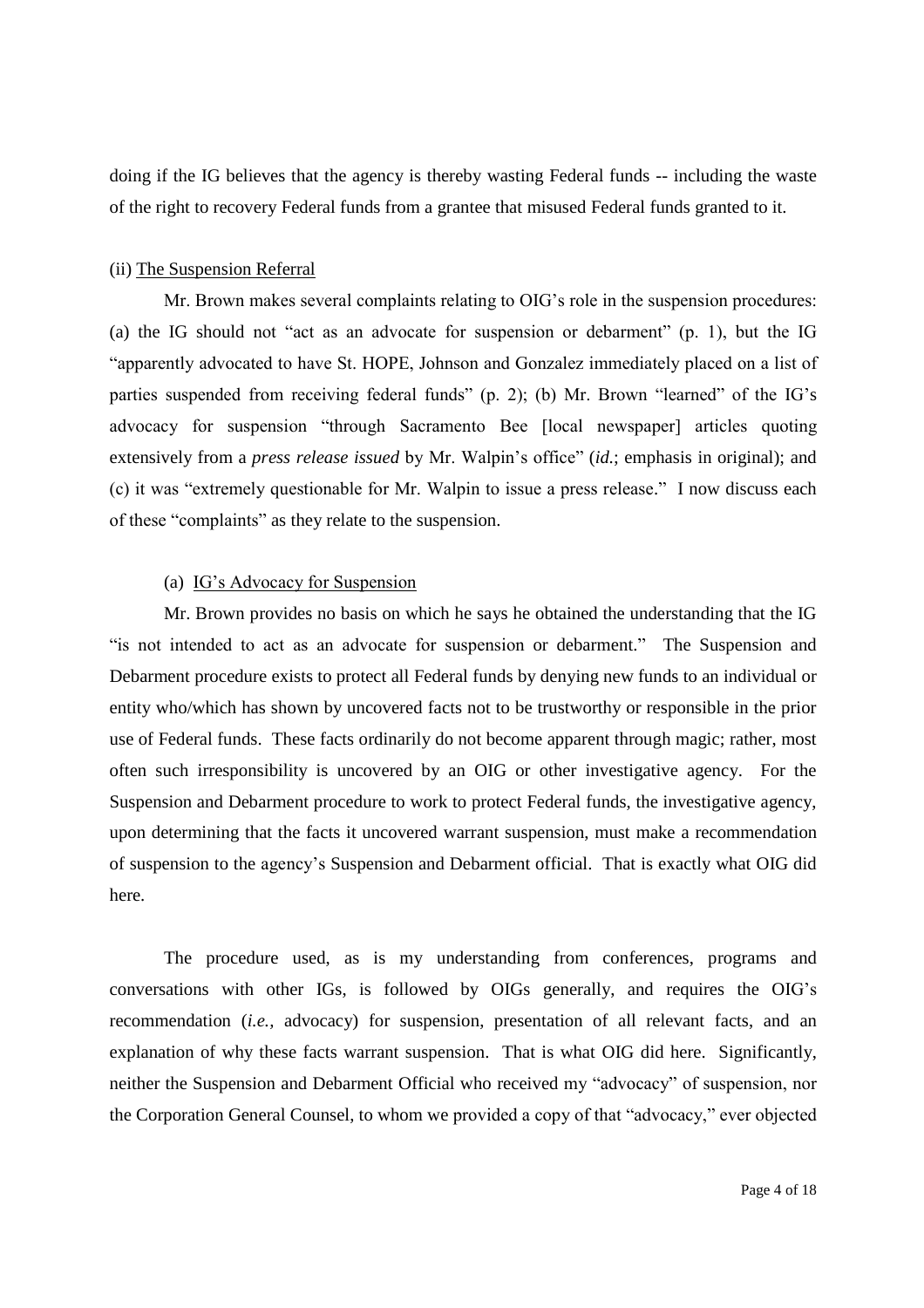to it. Indeed, after months of review of the facts and arguments provided, the Suspension and Debarment Official, with the advice of the Corporation's General Counsel, ordered the suspensions, thereby adopting OIG's recommendation.

#### (b) When And How Mr. Brown Learned of the Suspension Recommendation

Mr. Brown not only learned of OIG's recommendation for suspension long before, as he asserts in his complaint, he read the Sacramento Bee article reporting it on September 25, 2008,<sup>2</sup> but in fact he and his office assisted OIG in its suspension recommendation by submitting a letter, requested by the Suspension and Debarment Official as needed before that official would issue the Suspension orders.

On June 30, 2008 -- almost three months before the suspension was ordered -- Supervisory Special Agent Morales discussed the OIG recommendation for suspension with Assistant U.S. Attorney John Vincent. Agent Morales informed AUSA Vincent that the Suspension and Debarment Official, who was being advised by the Corporation's General Counsel, had asked the United States Attorney's Office to provide a letter requesting that, if a suspension were ordered, no fact finding take place in the suspension proceeding until the U.S. Attorney completed his investigation. Shortly thereafter, on July 9, 2008, Agent Morales provided AUSA Vincent with a copy of the OIG's Suspension recommendation and referral. Further, on August 25, 2008, when I, together with SSA Morales and SA Wingers met with then AUSA Brown and AUSAs Newman and Vincent, the OIG Suspension recommendation and referral and the letter requested by the Suspension and Debarment Official were both discussed. At the end of the session, the U.S. Attorney's office advised that it would provide the requested letter. On September 9, 2008, then AUSA Brown provided SSA Morales with a letter signed by U.S. Attorney McGregor Scott, asking that, if a suspension order were issued, there not be any "fact finding...until [the U.S. Attorney's] office completes review of the referral." (A copy of that letter is attached as exhibit A).

Given this knowledge and involvement, the only thing that the United States Attorney's Office did not know was whether and when the Corporation would act. OIG did not know

<sup>&</sup>lt;sup>2</sup> As a factual matter the Sacramento Bee first reported the suspension on its web site on September 24, 2008.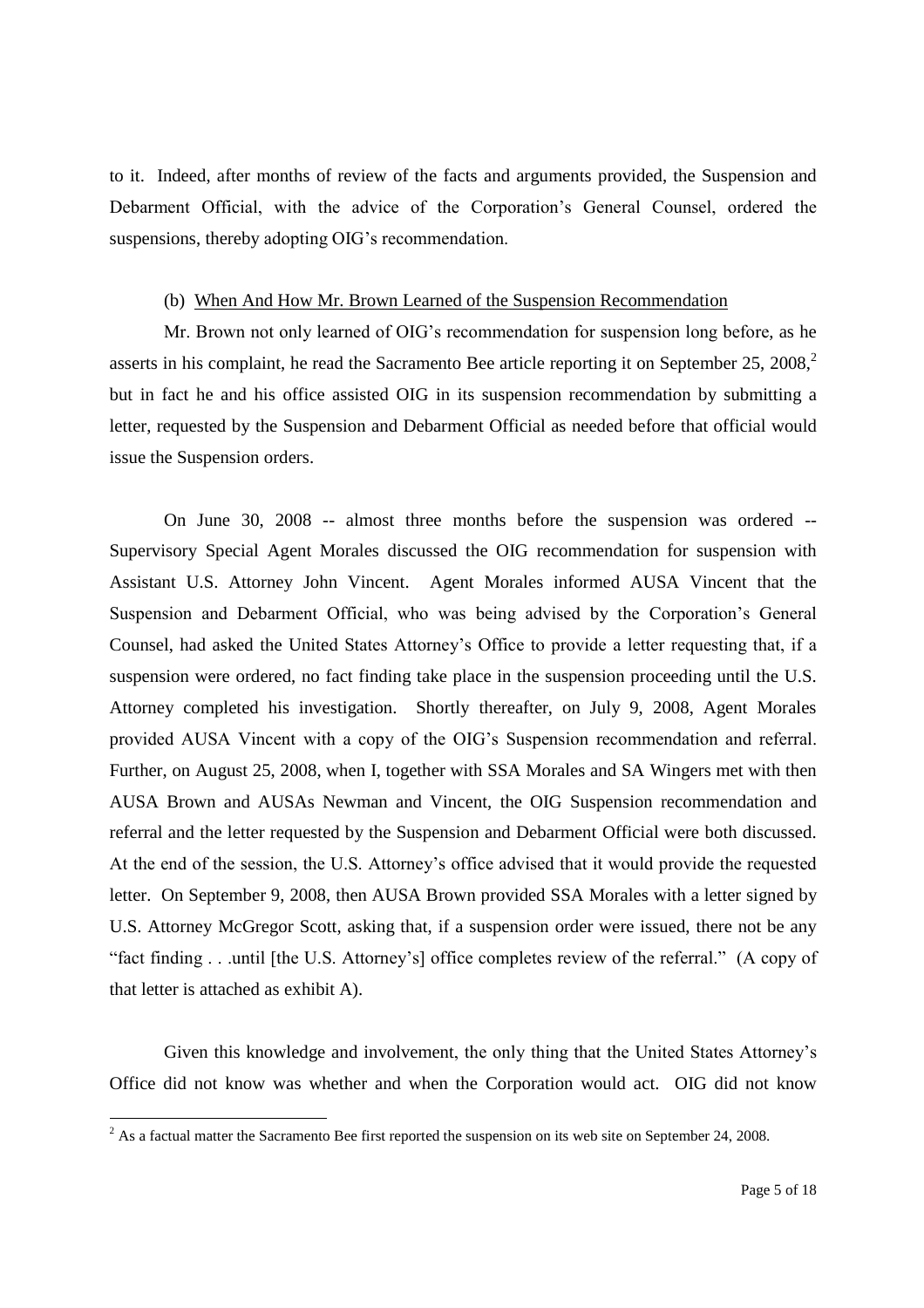either. This should be no surprise to anyone with experience with suspension and debarment. A leading Government Contracts treatise points out, "an agency is not required to provide notice that it is contemplating the suspension of a contractor. Usually, once a contractor receives notice that it has been proposed for debarment or suspension, it has already been included on GSA's List of Parties excluded from Federal Procurement and Non-procurement Programs." Cibinic & Nash, Formation of Government Contracts, 3d (1998), 487. The treatise states further, "no notice of contemplated proceedings is required." *Id.* at 488.

Ultimately, by letters dated September 24, 2008, the Corporation suspended St. HOPE, Johnson, and Gonzalez from further participation in Federal procurement and non-procurement programs. The effect of such a suspension is government-wide and applies to new, but not to existing, programs, contracts, and grants.

Mr. Brown's assertion of lack of advance knowledge and surprise at the suspension procedure is clearly without factual basis.

### (c) The Propriety of the OIG Press Release

First, the Sacramento Bee's report on its web site on September 24, 2008, and in its morning edition on September  $25<sup>th</sup>$ , was based on its own discovery of the names of suspended parties on the publicly accessible List of Excluded Parties that the General Services Administration maintains, together with copies of the suspension letters that GSA had received from the Corporation. OIG made no comment and issued no press release on September 24, 2008.

While the U.S. Attorney's Office therefore did not learn of the Suspension Order from the newspaper article quoting extensively from OIG's press release, it is certainly correct that, after the newspaper's initial report of the suspension, OIG issued a press release on September 25, 2008 (Exhibit B hereto). In that press release, OIG largely repeated the grounds for suspension set out in the Notice of Suspension, issued by the Corporation's Suspension and Debarment Official and publicly posted on the GSA web site, thanked the Corporation for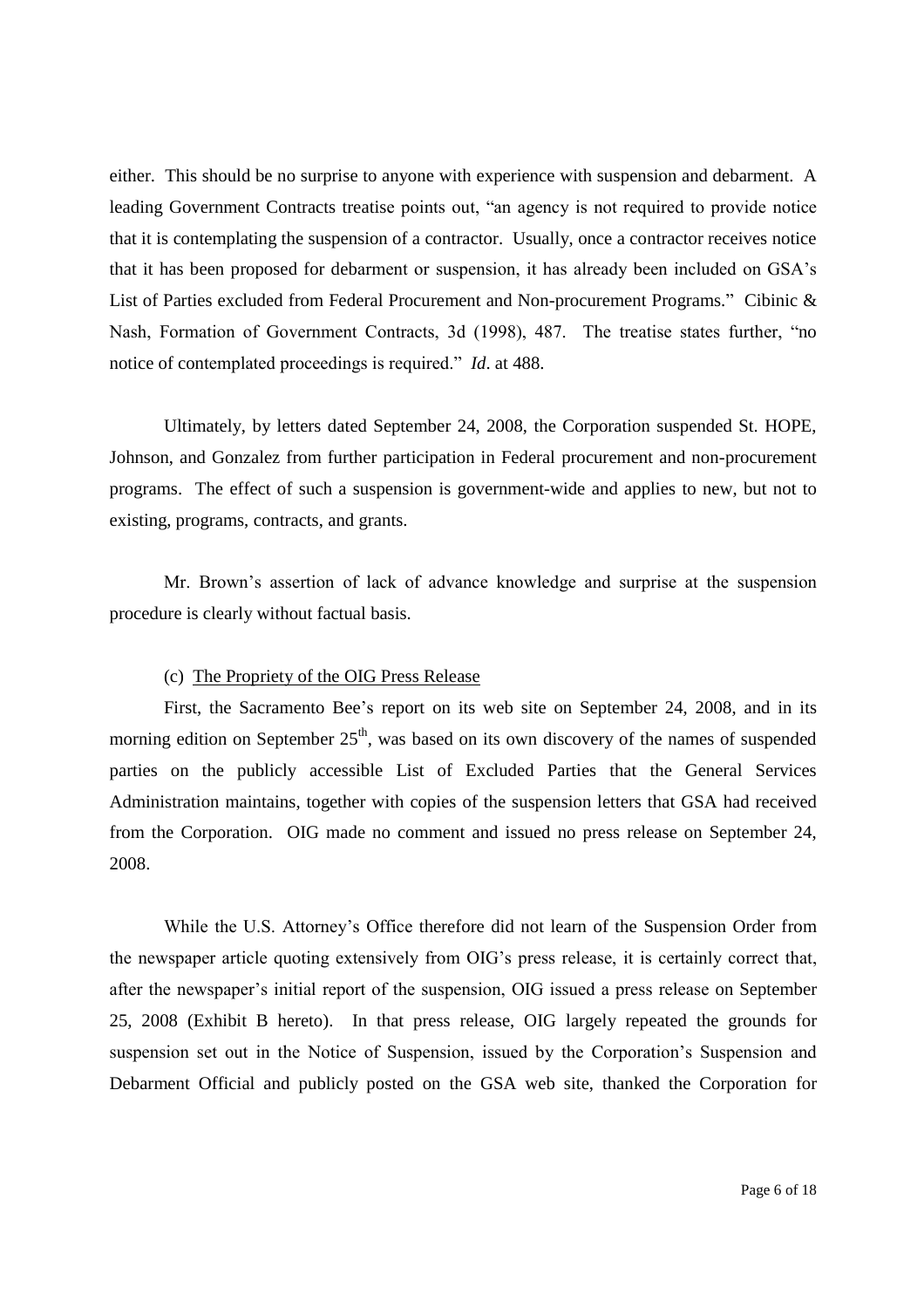"implementing [OIG's] recommendation," and noted the "important [ce]" of the "immediate" action...taken" to "protect the public interest from the potential repetition of this conduct."

Mr. Brown purports to quote  $(p, 2)$  from the OIG press release an excerpt that "if we find really egregious stuff and we want to stop the bleeding, we seek immediate suspension . . . . "" [quote marks and ellipse provided by Mr. Brown]. OIG does not use such language and, as a review of the press release establishes, did not use such language in it.

Also, Mr. Brown is, at best, misleading, in asserting  $(p, 2)$  that "the IG publically released the findings of his investigation." The only "findings" set forth in the OIG press release were the findings made by the Suspension and Debarment Official in, and as the basis for, his Order of Suspension. While OIG had presented facts to support such findings -- and additional findings not endorsed by the Suspension and Debarment Official -- in its recommendation for suspension, the only findings set forth in OIG's press release were those found in the Suspension and Debarment Official's Suspension Order.

We discuss below the propriety at OIG's issuance of press releases or other means of communicating to the public what it is doing (see pp. 12-15 *infra*). I here note that suspension and debarment orders specifically warrant publicity to help avoid inadvertent violations by other agencies of the suspension and as a deterrent against fraud by all grantees who thereby know of a swift and meaningful sanction for wrongdoing. It is because of those public benefits, which follow from publicity, that I have heard, at IG conferences at which Suspension and Debarment have been discussed, that public announcements with the greatest possible dissemination are recommended. Indeed, Mr. Brown's objection is the first time that I have heard such objection voiced, despite a number of news stories reporting suspensions.

### (iii) The OIG Investigators' Alleged Withholding of Information From the U.S.Attorney'sOffice

Mr. Brown charges that "CNCS investigators had interviewed Mr. [Herinder] Pegany [the Principal of an elementary school] and had obtained a . . . statement from him, *but did not include it in their report or disclose it to my office*" (p. 3; emphasis in original). The ellipse in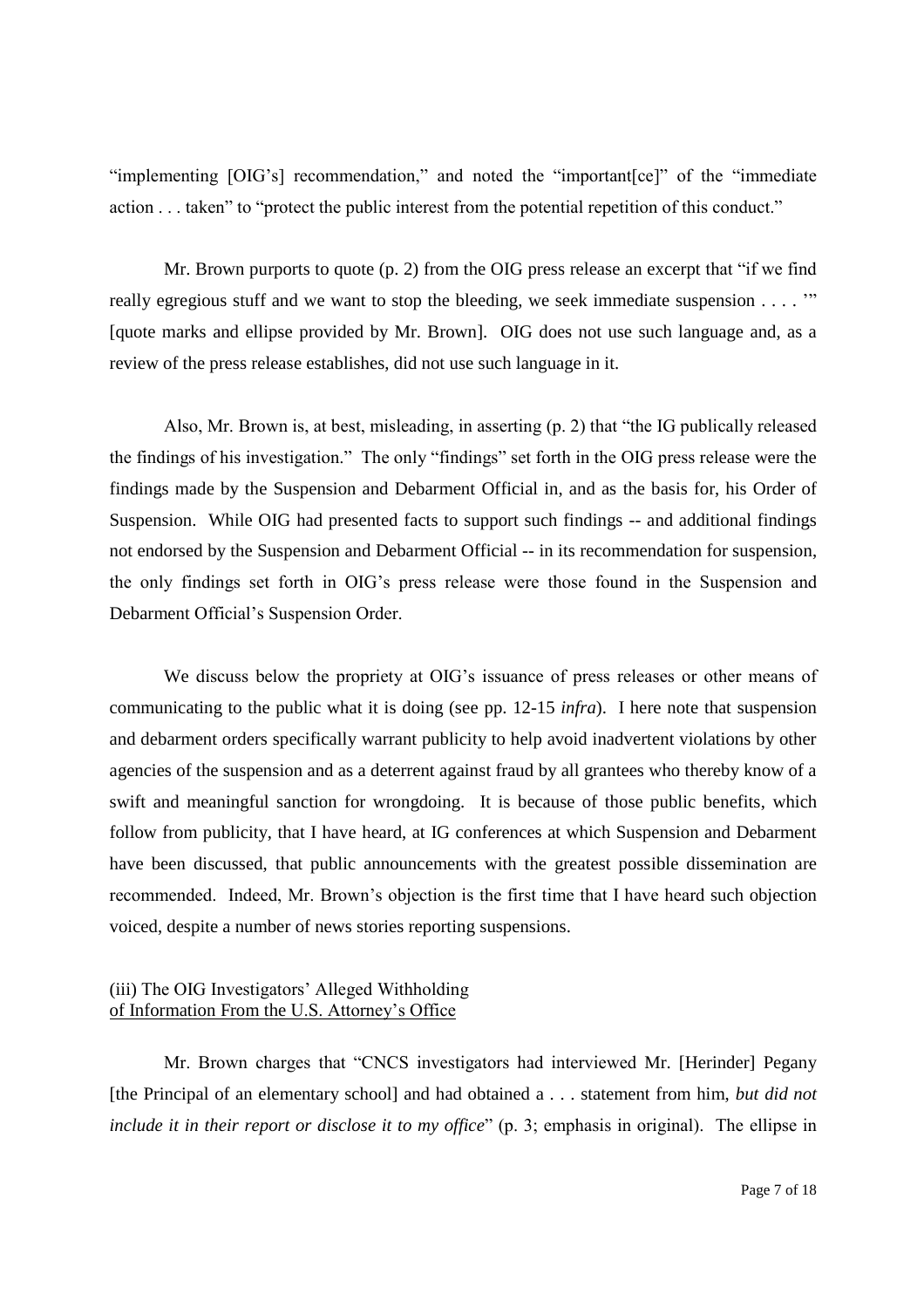that quotation is for the word "similar," by which Mr. Brown asserted -- falsely -- that the statement OIG investigators had obtained from Mr. Pegany was "similar" to Mr. Pegany's "statement," furnished in March 2009 by Mr. Johnson's attorney, which contained a lawyer's report that Mr. Pegany had said to him that "St. HOPE AmeriCorps members had performed after-school tutoring at his school."

As reflected in the OIG's investigators' memorandum of what Mr. Pegany told them (copy annexed as Exhibit C), Mr. Pegany stated he had no relevant personal knowledge: while he stated that "members were assigned to his school to conduct tutoring in the after school program between 3 p.m. and 5 p.m.," he then stated that "he did not know how many members were assigned to his school...because he did not directly supervise the members." Of course, the relevant fact was not whether, administratively, any members had been "assigned" to tutoring; it was whether the members in fact performed such tutoring. As to that, in addition to his denial of supervising the members, he stated that he had not "physically observed members on a daily basis . . . conducting tutoring."

The information Mr. Pegany gave to OIG investigators thus was not "similar" to what Johnson's attorney provided (a copy of what Johnson's attorney provided is attached as exhibit D to allow comparison). It is therefore difficult to understand Mr. Brown's representation of similarity, in view of the fact that he was provided a copy of the OIG investigators' memorandum of the interview after Mr. Brown had received the later memorandum of Mr. Johnson's attorney's interview of Mr. Pegany.

Given Mr. Pegany's statement of the lack of any personal knowledge of AmeriCorps' members actually tutoring, it is not surprising that experienced OIG investigators did not include the Pegany "non-statement" in the OIG Report or provide a copy with the many documents provided to the U.S. Attorney's office. Simply put, OIG does not provide to U.S. Attorney's office **all** documents prepared as memoranda of work done during an investigation (and OIG's Special Agents so informed Mr. Brown when they met with him), but rather all documents which provide usable evidence, whether probative of guilt or innocence. Particularly given the lack of personal knowledge provided by Mr. Pegany, I fully understand, as I previously told Mr. Brown,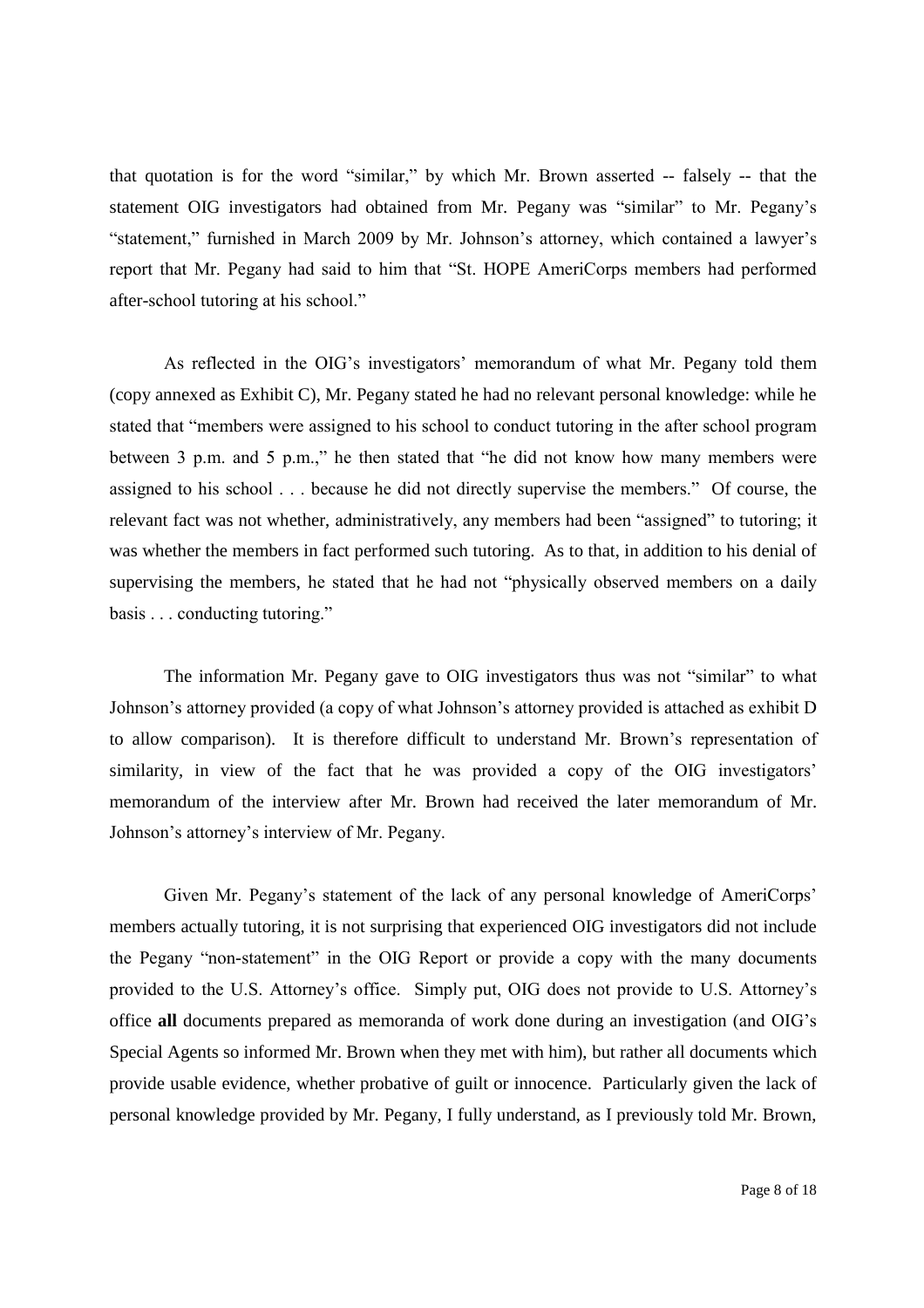the good faith judgment call made by these two experienced Agents not to include that memorandum in the referral to the United States Attorney's office. That decision certainly does not warrant the charge against them of any intent to conceal.

Mr. Brown writes to the Integrity Committee that "St. HOPE's counsel provided evidence that **they asserted** helped establish that a significant portion of the AmeriCorps grant funds were appropriately expensed"  $(p, 3)$ , citing only the memorandum of Johnson's counsel purporting to summarize what Mr. Pegany told him. In OIG's promptly provided analysis of the letter from Johnson's attorney, we pointed out that the OIG interview of Mr. Pegany directly contradicted the memorandum summary of the interview of him by Johnson's attorney, and proposed that OIG investigators re-interview Mr. Pegany so that his actual knowledge could be obtained. Having been an Assistant U.S. Attorney, and having worked with many in that position, I know that it would be improper merely to accept a defense counsel's assertions of what a witness has said, without having an investigator from the involved law enforcement agency interview that witness -- particularly when the law enforcement investigators had already interviewed the witness and obtained information that was inconsistent with the lawyer's subsequent recitation of what the witness told him. Yet, Mr. Brown declined to wait for that reinterview and entered into the settlement in reliance solely on Johnson's attorney's assertion.

Mr. Brown also appears to charge OIG with misleading his office by quoting an internal heading in OIG's referral (although he does not indicate it was only a heading) that was titled "AmeriCorps Members Performed No Tutoring." The text under that heading recites the facts, based on personal knowledge of those interviewed, that substantiate that summary. And, as already discussed, the Pegany statement obtained by OIG Special Agents certainly did not contradict the information the OIG Special Agents obtained from all others interviewed, because it did not establish Mr. Pegany's knowledge that AmeriCorps members in fact did any tutoring.

Finally, Mr. Brown asserts (p. 2) that, in our August 25th meeting, he and his staff "expressed [their] concerns that the conclusions in this report seemed overstated and did not accurately reflect all of the information gathered in their investigation." What Mr. Brown and his colleagues said was that they would be studying all of the files that OIG had provided to see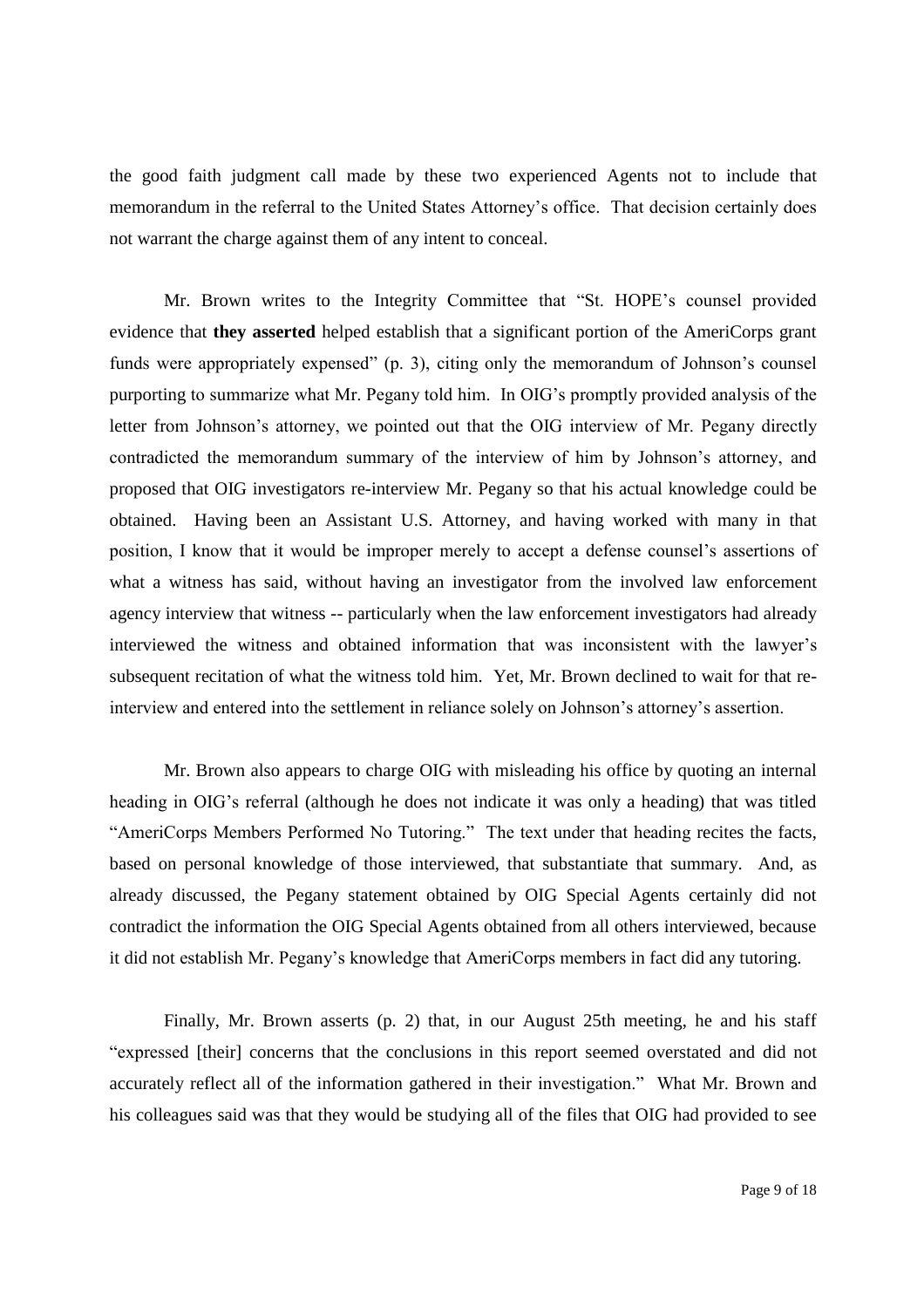if criminal intent and knowledge could be established for a criminal prosecution; they never expressed any concern concerning the existence of a viable civil case. The second part of Mr. Brown's above-quoted sentence, which, as we recall, was not expressed at the meeting, is extremely puzzling. The only specification by Mr. Brown is his complaint letter of an inaccurate representation in the OIG referral relates to counsel's memorandum of an interview of Pegany. But Mr. Brown, at the time of our August 25th meeting, had neither the OIG memorandum reflecting no personal knowledge on Mr. Pegany's part, nor the later obtained memorandum by Johnson's attorney. Thus, Mr. Brown could not have concluded at that time that the referral "did not accurately reflect all of the information gathered in" the OIG investigation.

Mr. Brown correctly states that, at the August 25, 2008, meeting, he asked about the absence of any audit which would provide the amount of misspent grant funds. OIG then responded that an audit was neither feasible nor needed, and is not used in many investigations. OIG explained that the allegations in this case involved misuse of AmeriCorps members, and not to missing or misused funds, making an audit not warranted.

Subsequently, on September 11, 2008, AUSA Newman asked OIG auditors to prepare a report on St. HOPE's financial records to determine the extent of St. HOPE's liability to return any or all of the grant funds that it had received. OIG auditors advised AUSA Newman that an attempt should be made to obtain the pertinent financial records, many of which had not previously been produced. With AUSA Newman's concurrence, OIG prepared and served a subpoena requiring production of 16 specified types of documents.<sup>3</sup> The subpoena, which was served on October 1, 2008, required St. HOPE to produce, among other things, its "General ledger and other accounting records detailing transaction-level support for Federal and match expenditures claimed on financial status reports" filed by St. HOPE.

After partial productions by St. HOPE, repeated requests by St. HOPE for more time, and notice to St. HOPE's attorney of St. HOPE's non-compliance, on November 24, 2008,

<sup>&</sup>lt;sup>3</sup> The grant provisions and relevant regulations required St. HOPE to maintain most of the 16 specified types of documents (and good business practices would have called for the maintenance of the remainder), but St. HOPE had not produced them in response to the earlier requests from OIG's investigators. St. HOPE's failure to respond to those requests made the subpoena necessary.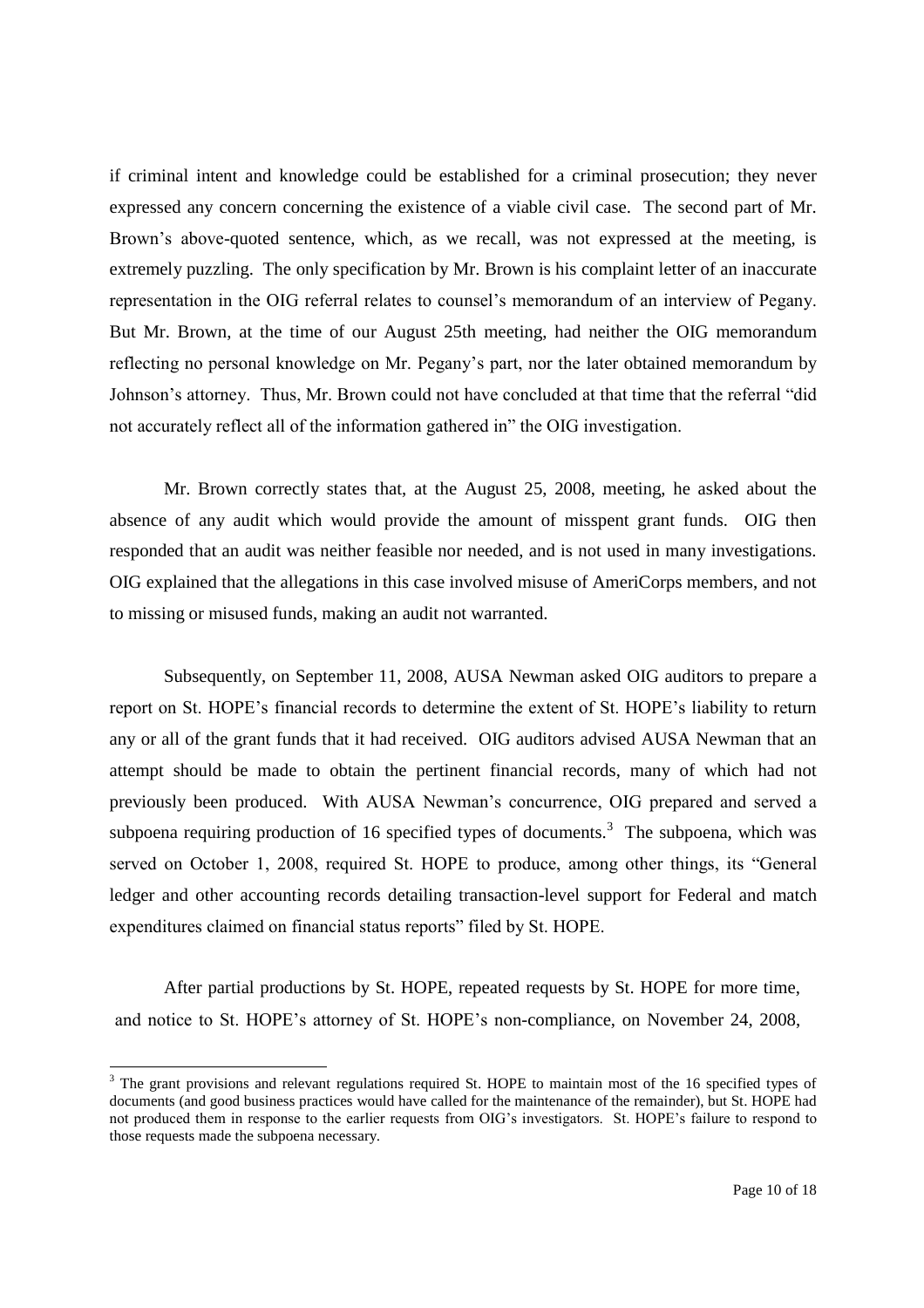SSA Morales sent AUSA Newman a list, prepared by OIG auditors, of the documents that would be needed to prepare a fiscal review of St. HOPE and which should have been provided in response to the subpoena. AUSA Newman knew of the problems OIG was having in getting St. HOPE to comply with the subpoena.

On December 2, 2008, SSA Morales asked AUSA Newman for assistance in enforcing the subpoena. Two weeks later, AUSA Newman asked OIG to draft an affidavit to support an enforcement proceeding that he would commence. OIG provided a draft affidavit on January 8, 2009. On January 22, 2009, two weeks later, AUSA Newman asked OIG to make certain changes to the draft. The next day, January 23, 2009, OIG made the requested changes and emailed the amended affidavit to AUSA Newman. AUSA Newman and OIG agreed that St. HOPE's failure to produce documents that it was required to maintain gave them no comfort that they could rely on St. HOPE for financial transparency. Yet, the U.S. Attorney's office took no action to enforce the subpoena.

On February 4, 2009, AUSA Newman advised SSA Morales that St. HOPE's attorney was furnishing additional documents, and that OIG auditors should base their report on the documents that St. HOPE provided, even though a big void in the required documents remained. By letter dated March 18, 2009, OIG provided its report. In its letter, OIG noted that St. HOPE had failed to provide the following documentation: "Source documentation for costs charged to the grant; complete general ledger (only a partial ledger was produced); reconciliation of costs charged on the Financial Status report to the general ledger, including match funds; explanation of the methodology for allocating costs between match and federal share; [and] identification of the accounting system used." In other words, there were gaping holes in the documentation. But to demonstrate OIG's cooperation with the USA's office, OIG's audit staff prepared its report.

The report's conclusion was straight forward:

"None of the costs charged to the grant are allowable, primarily because the AmeriCorps members' service activities were not consistent with the grant requirements.

\* \* \*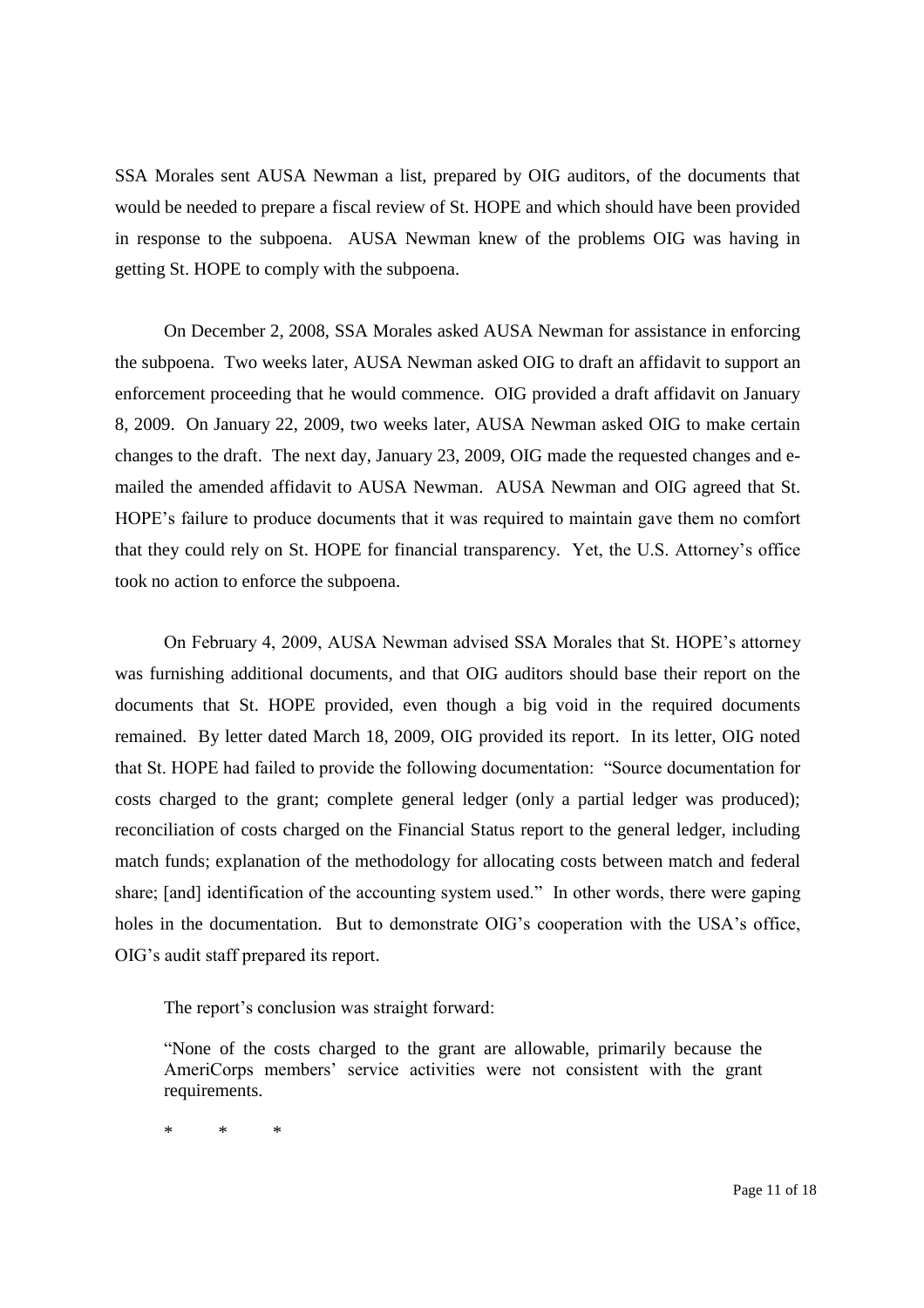"Contrary to . . . grant requirements and prohibitions, we found that St. HOPE AmeriCorps members performed little, if any, of the service agreed to and stipulated under the grant. Instead, they were used for non-authorized and prohibited activities, including services that displaced St. HOPE employees, a violation of 42 U.S.C. § 12637 *Non duplication and Non displacement*. We also found instances where AmeriCorps living allowances and benefits were unlawfully used to supplement the salaries of St. HOPE employees. Another grant requirement is that all allowable cost must be adequately documented. . . . . We found an almost total lack of documentation to support St. HOPE's performance of the grant, despite our repeated requests to St. HOPE for grant-related documents."<sup>4</sup>

### (iv) IG'sandOIGStaff's Communications With The Press

Mr. Brown appears to have a total lack of knowledge of an  $IG$ 's responsibility to use the press in a proper manner to publicize the OIG's activities and to correct misinformation in the press concerning the work of the OIG. Every communication by OIG with the press was entirely proper. Indeed, in an unsuccessful attempt to maintain cordial relations with Mr. Brown's office, I, on at least two occasions, withdrew my decision to communicate with the media, bowing to the request from his office to do so, even though I believed and stated that their objection was without merit.

IG offices are not intended to shy away from communicating to the public through the media. Most, if not all, IG offices today have web sites which quickly provide the public, and the media, prompt access to what IGs are doing. Posting of press releases and reports to Congress promptly occur to allow media reporting of IG positions and activities.

At the conference of IGs held just last week, one of the subjects discussed was the need for IGs to be pro-active in disseminating their activities to the press. One respected IG quoted Senator McCaskill's instruction to IGs to "raise their voices and be heard on their positions." He advised his colleagues that it was important to get information out to the public as soon as possible. Another well respected IG admonished the IG community for failing to get sufficient

<sup>&</sup>lt;sup>4</sup> OIG named the duplicative AmeriCorps member-employees in the referral and this letter, neither of which was a public document. OIG did not publicly disclose either. Even so, in a March 24, 2009, editorial, the Sacramento Bee named both individuals. The inclusion of the names in the editorial indicates that someone other than OIG disclosed the referral, the letter, or both.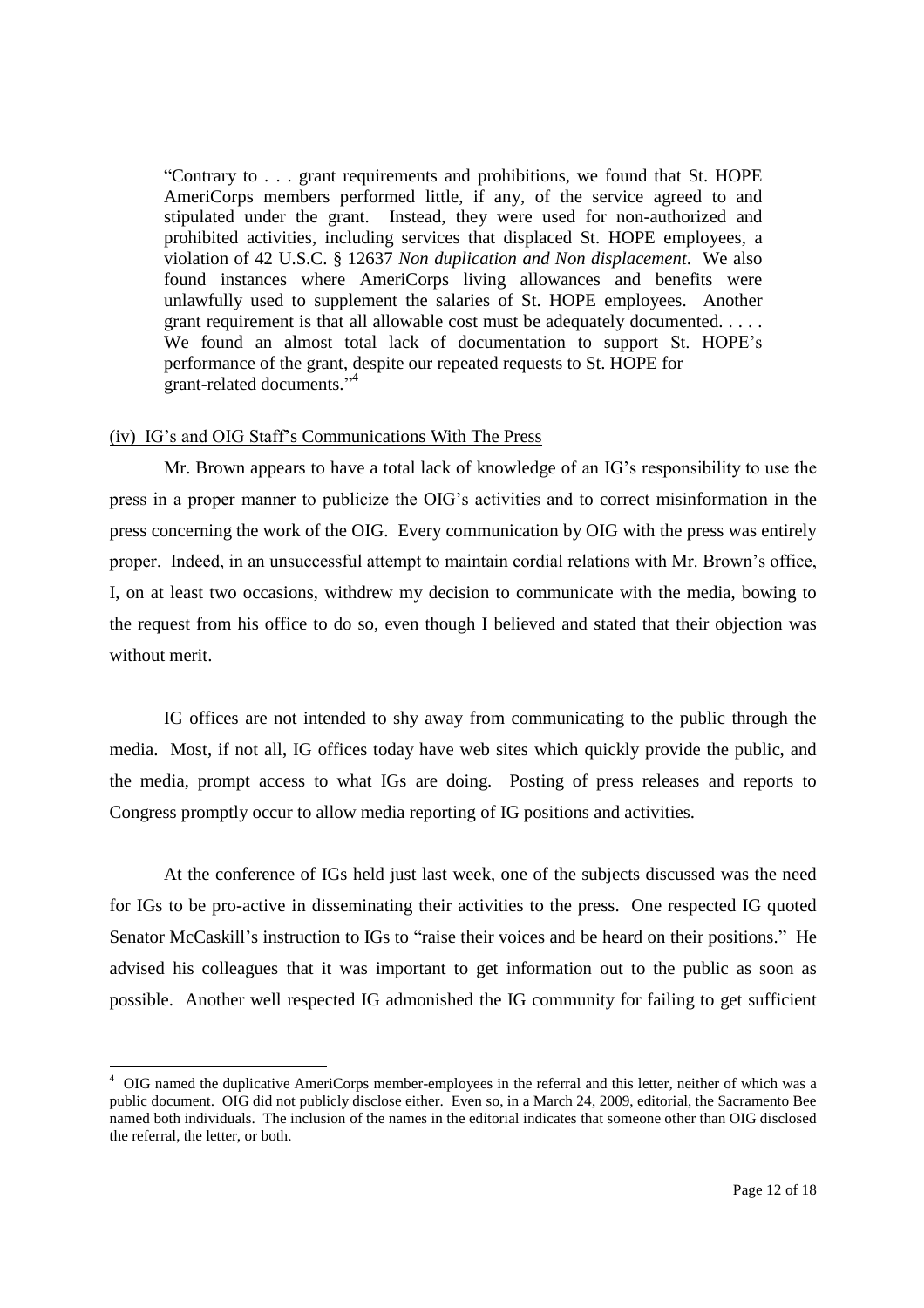information into the public through the media. No one expressed any contrary view. With this understanding, I turn to Mr. Brown's specific assertions concerning the media coverage.

Mr. Brown is correct in stating that "this matter received significant local press coverage" (p. 1). Although Mr. Brown attempts to suggest that OIG was responsible for all or most of the press coverage, the fact is that the sources of media information were many, including the United States Attorney's office itself (Ex. E, F, and G), counsel for respondents (Ex. F), Mr. Johnson's campaign manager-spokesman (Ex. G),<sup>5</sup> a staff attorney for California's Governor (Ex. H), and persons who had been interviewed by OIG investigators (Ex. I).

Mr. Brown's asserts (p. 2) that, "on September 5, 2008, an IG spokesperson informed the newspaper that the matter had been referred to [the U.S. Attorney's office]" and "that a 'referral means that it's our opinion that there is some truth to the initial allegations  $\dots$ . "While there would have been nothing wrong in relating that truism, the person, indentified as providing that statement denies that he so stated. According to William Hillburg, he was called at home on the evening of September 4, 2008, by reporters from the Sacramento Bee who were seeking to confirm a report from an unidentified source that the United States Attorney's Office had received a referral from OIG. Mr. Hillburg repeatedly told the reporters that he could not comment on the existence of a referral. During the call, the reporter told Mr. Hillburg that the United States Attorney had just confirmed the existence of a referral and then hung up. While as already stated, it is a truism that OIG does not make a referral to a U.S. Attorney's office unless OIG believes there is truth and support for the allegations in the referral, Mr. Hillburg did not make such statement to the reporter. OIG made no comment on the story that ran in the Sacramento Bee the next day, September 5, 2008, which, according to the reporter's statement to Mr. Hillburg, had come from the U.S. Attorney's office.

One objective circumstance demonstrates that OIG was not the source of information about the referral to the United States Attorney's office. The OIG identified those St. HOPE

 $5$  On one day, a call was received at OIG asking for the IG's comment on a comment made by a Johnson spokesman that the IG was anti-black, anti-catholic, and anti-Jew. The response given was that the IG could not comment because he was in synagogue for Yom Kippur services. The IG refrained from responding to these and other personal attacks.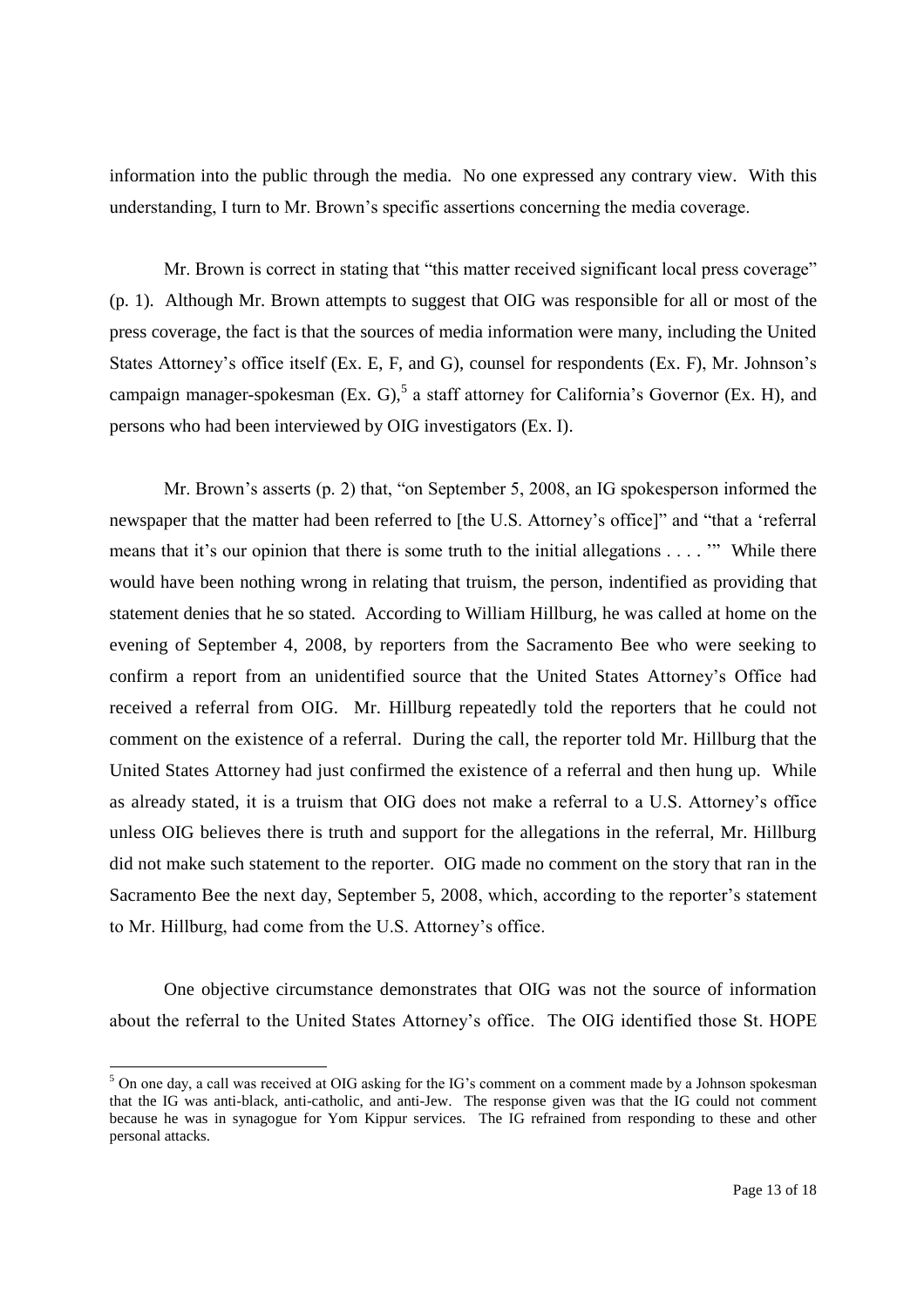employees, who had been enrolled as AmeriCorps members so as to subsidize St. HOPE's payroll charges, in both the referral and in the March 18, 2009, letter submitting its financial report. Neither was publicly disseminated by OIG, but both were provided to the U.S. Attorney's office. OIG did not otherwise identify the names of those St. HOPE employees. Yet, in a March 24, 2009, editorial, the Sacramento Bee named both individuals, requiring the conclusion that someone else identified them to the newspaper.

Mr. Brown refers (p. 2) to a telephone call in which then U.S. Attorney McGregor Scott "emphatically informed Mr. Walpin that under no circumstance was he to communicate with the media about the matter under investigation." That is hardly a full and fair recitation of that conversation. In fact, I clearly stated that, as long as the U.S. Attorney'scriminalinvestigation remained open, I would not -- and had not -- commented to the media on **that** subject. But I just as emphatically stated that the OIG press release and comments on the suspension and debarment proceeding were appropriate in performance of the OIG's responsibilities, separate and apart from the referral for prosecution to his office.

As already discussed above (p. 5 n.2), the GSA's website report of the suspension was on September 24, 2008, while OIG's press release on the suspension was issued on September 25, 2008. It is therefore impossible to understand Mr. Brown's reference to this press release as being "on the eve of the Mayoral Election," which was more than a month later. Likewise, as to Mr. Brown's assertion that the U.S. Attorney "felt compelled to inform the media that our office did not intend to file any criminal charges," because "of Mr. Walpin's public pronouncements on the [supposed] eve of the mayoral election:" the newspaper did not report that statement until November 6, 2008, **after** the November 4, 2008 run-off election.

On March 24, 2009, after a Sacramento Bee editorial blamed OIG for "dragging on" its investigation which allowed the suspension of Johnson to remain in place, I wrote a letter to the editor pointing out that the ball was in Mr. Johnson's court because he had not used the appeal process, of which he had been advised by the Suspension and Debarment Official, to present facts contradicting the factual findings that official had made to support his suspension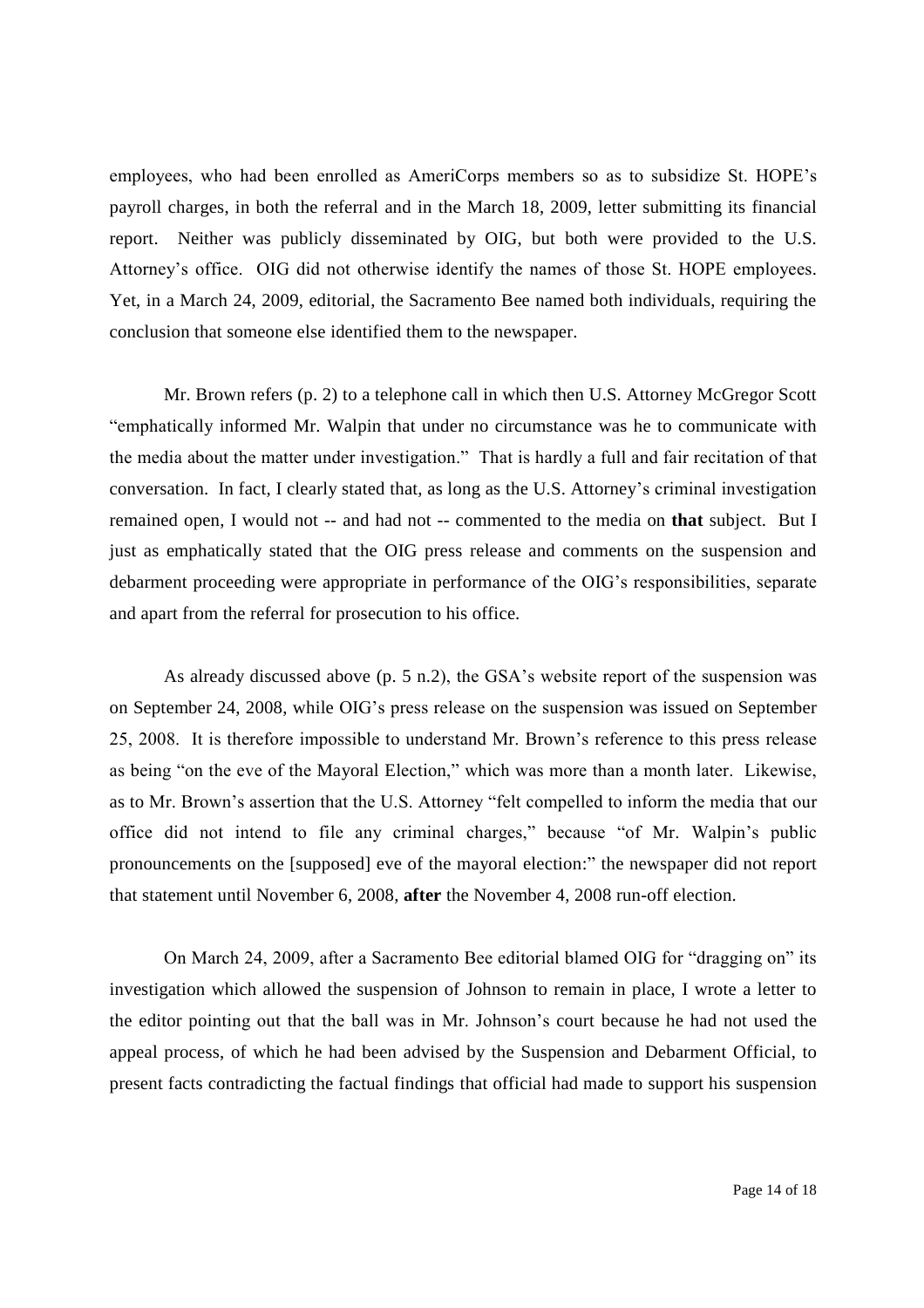order. Indeed, Mr. Johnson had merely, since the suspension order had been issued, sought and obtained several one-month extensions of his right to appeal.

When **I** informed AUSA Newman that I had sent a letter to the editor on March 24, 2009, Mr. Brown called me and asked me to withdraw the letter. I told him that I would not because, as he knew, the editorial had incorrectly blamed OIG for delaying a decision on lifting the suspension. However, in an attempt again to work with the U.S. Attorney's office, I offered to revise the letter and limit it to the rules relating to suspension, including its purpose, and Mr. Johnson's ability to seek rescission of the suspension by presenting facts contradicting the findings on the basis of which the suspension was ordered. In response to that offer, I was informed by AUSA Newman that I should leave my initial letter as the one to be published, and it was on March 31, 2009.

Finally, Mr. Brown is correct that, in response to continued Sacramento Bee editorial pressure to lift the suspension and end any claim against Mr. Johnson, I did inform Mr. Brown's office of another letter that I intended to send to the editor of the Bee and provided a copy to his office. Although I disagreed with Mr. Brown's request not to publish it -- on which he obtained the Corporation's General Counsel's support -- I agreed not to send it solely in the hope that it would provide some comity to a relationship which had become strained due to OIG's insistence on not bargaining away the suspension as part of a settlement of amounts due to the Corporation for past wrongs.

Therefore, none of OIG's communication with the public and the media was improper.<sup>6</sup>

### (v) The Settlement Agreement

Mr. Brown's attack on me and OIG staff would never have occurred if, as Mr. Brown writes  $(p, 2)$ , I had not "made it clear the [OIG] would advocate and seek to control [by advocacy] the outcome so that St. HOPE and Mayor Johnson were debarred ...." It was my

 $6$  Mr. Brown's own practice to issue press releases on actions taken by his office, even before any determination by an impartial hearing officer (here, the Suspension and Debarment Official) or judge, itself raises questions as to his motive for attacking OIG for issuing a press release announcing the decision by the Suspension and Debarment Official to suspend Mr. Johnson, Ms. Gonzalez, and St. HOPE. See examples of Mr. Brown's press releases annexed as exhibit J hereto.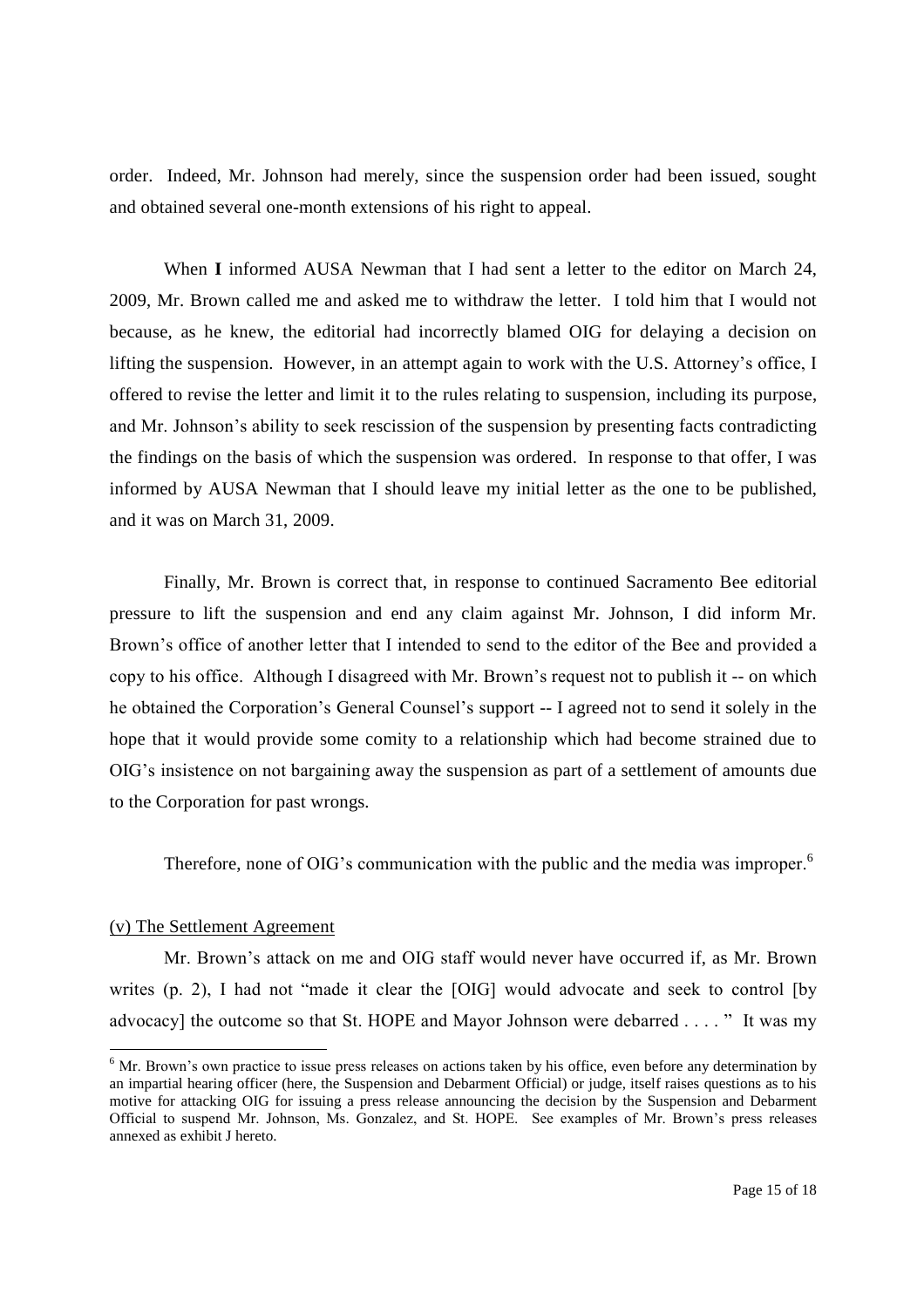view then, and remains my view today, that the suspension and debarment procedure was created to protect Federal funds from disbursal to any entity or individual whose past dealings with the Government establish lack of sufficient responsibility to be trusted with more Federal funds. The Suspension and Debarment Official had found that lack of responsibility in finding six specific instances of diversion and misuse of Corporation grant funds. Although neither Mr. Johnson nor either of the two other suspended respondents ever submitted a single fact to dispute those findings, the U.S. Attorney's Office and the Corporation's General Counsel insisted that the settlement include rescission of the suspension and a prohibition against debarment.

Further, the settlement agreement, signed by the U.S. Attorney, the Corporation's General Counsel, and the Suspension and Debarment Official (who is the acting CFO of the Corporation and advised by the General Counsel) is devoid of any protection of the Corporation's right to receive the even small amount of money St. HOPE agreed to pay in settlement. As St. HOPE is insolvent, the absence of any obligation imposed on either Johnson or Gonzalez, and the absence of any guarantee or security to ensure payment, makes the settlement a farce. (Please see the full discussion of the many defects in the settlement agreement at pages 19-24 of the Special Report to Congress, submitted herewith).

In an attempt to suggest benefit to the Government from the Settlement Agreement, Mr. Brown disingenuously quotes an article in the Sacramento Bee that "Johnson and his nonprofit will repay half of the \$847,673 in grants," knowing that newspaper summary is factually incorrect. Mr. Brown knows that the Settlement Agreement was carefully drafted so that no obligation is imposed on Mr. Johnson to pay to the Corporation a single penny of the amount supposedly to be paid to the Corporation by St. HOPE.<sup>7</sup>

OIG was 100 percent correct in opposing the settlement agreement, although, until it was signed and made public, the U.S. Attorney's office and the Corporation had excluded OIG from any involvement in -- even the ability to comment on -- the terms of the Settlement

 $7$  Mr. Johnson agreed only to advance to St. HOPE most of the initial payment that St. HOPE was obligated to pay to the Corporation, with the proviso that Mr. Johnson can, at any time after the payment, demand that St. HOPE repay to him that advance.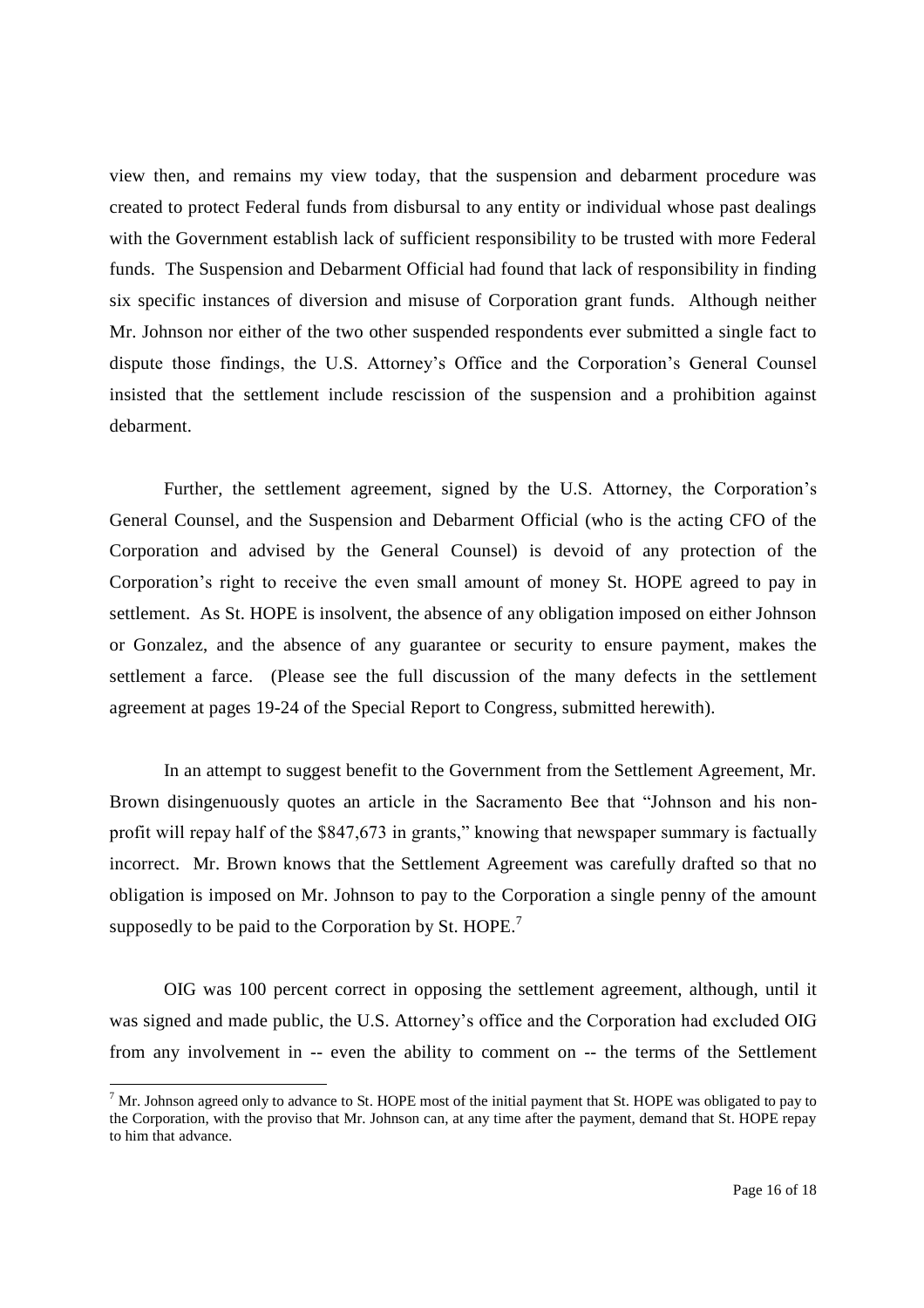Agreement. OIG is proud that it refused to go along with the U.S. Attorney's office and the Corporation in bowing to the media and political pressure that resulted in this hasty settlement, contrary to the interests of the United States Government.

It is indicative of Mr. Brown's anger at OIG staff that he gives credit (p. 3) for the supposed ability of the Corporation to obtain this recovery to the Corporation's General Counsel office and describes OIG role as a hindrance and of no help. This demonstrates his personal anger at OIG for expressing views against the terms of the settlement. He cannot dispute that no settlement (even this bad one) would have been possible without the hard work of OIG Special Agents Morales and Wingers, who dug up all the facts concerning the misuse of AmeriCorps members. Yet, Mr. Brown gives them no credit.

### Recent Event

As we were concluding this response, we received information that Rick Maya, who had replaced Mr. Johnson as Executive Director of St. HOPE Public Schools, had, on April 9, 2009 (the same date of the Settlement Agreement) had resigned, for among the reasons, (i) "a Board member of St. HOPE Academy had asked one of our Board members, Sam Oki, to access our e-mail system in order to copy and erase Kevin Johnson's e-mails" and he "had deleted Mr. Johnson's e-mails" while "our e-mail system was under a Federal subpoena;" (ii) "Kevin Heistand, whose status...clearly presents a conflict of interest,...gave false statements to the State Treasurer's Attorney"; and (iii) "our previous year's financial statements and records . . . were being 'stored' in Kevin Johnson's personal storage facilities" -- although such documents had been subpoenaed by OIG. This additional information underlines OIG's objection to the haste to execute this settlement.

#### Conclusion

Neither jurisdiction nor merit supports the complaint filed against the IG and OIG staff. It should be promptly dismissed.

As is clear from the text of this response, no one person within OIG has personal knowledge of all relevant facts set forth above. This response has therefore been prepared to